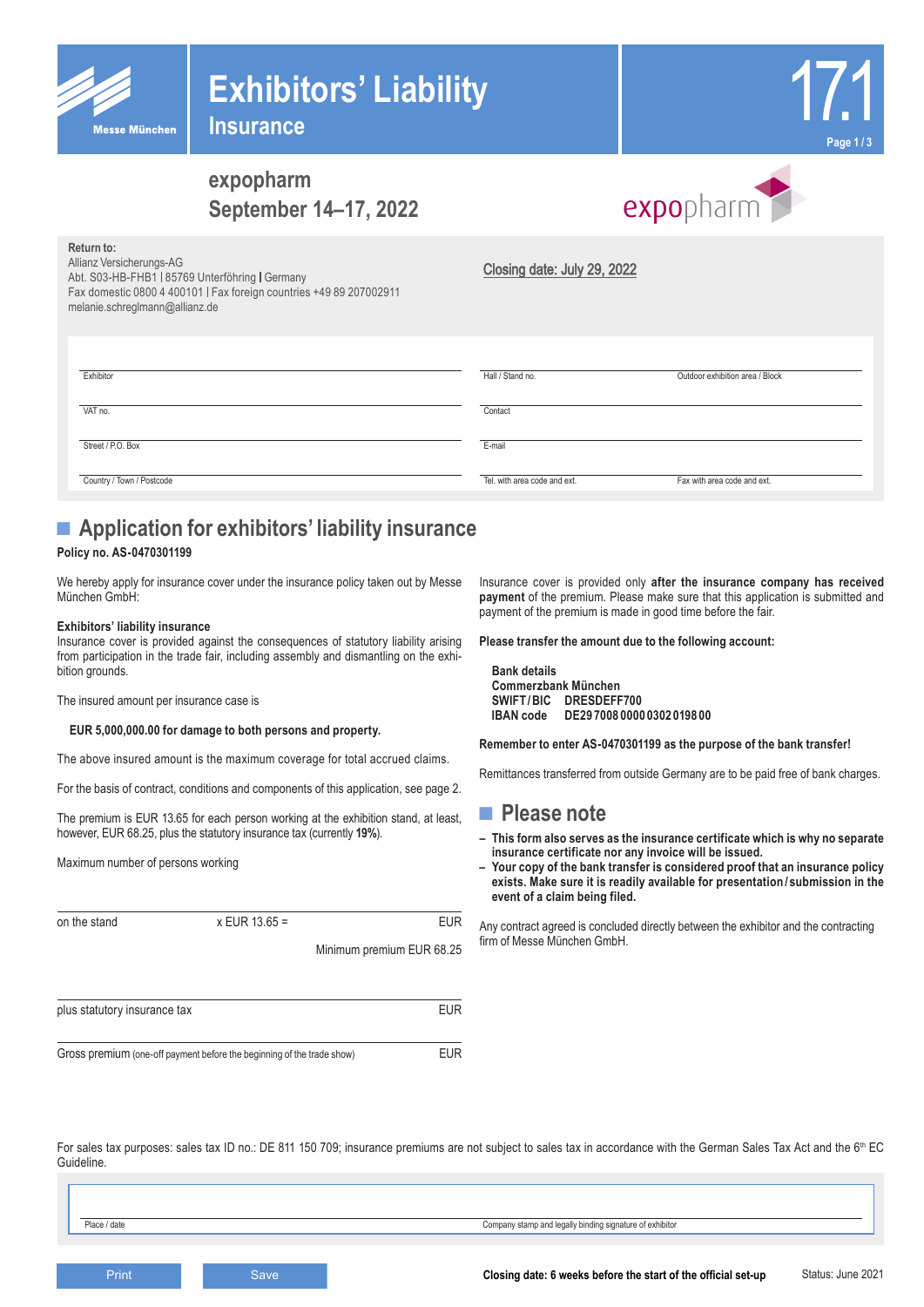

17.1

**Page 2 / 3**

### **expopharm September 14–17, 2022**

### ■ **Basis of contract**

This application with the special conditions below, the special conditions for liability insurance in connection with damage caused by environmental influences (**H 6161**), eco-liability insurance for business operations / professions module I (**H 6162**), the general terms of liability insurance (AHB) and other statutory regulations form the basis of this insurance contract. The AHB and the terms and conditions relevant to H 6161 and H 6162 will be sent upon request. The exhibitor herewith dispenses with the issue of an insurance policy.

A copy of the application has been handed over.

### ■ **Written form, completeness of the application**

Insurance cover is provided only for the contents of the contract, for which an application has been made in writing. Verbal statements on insurance cover apply only if the insurance company confirms them in writing.

# ■ **Statement of consent to data processing**

I hereby consent to the insurance company using data from the application forms or in the course of implementing the contract (on premiums, events insured, changes of risk / contract) in the required scope for

- evaluating the risk and handling reinsurance with the reinsurance company and
- evaluating the risk and claims against other insurance companies directly or through the Federation of the German Insurance Industry or the Association of Private Health Insurance Companies.

The latter shall also apply to the examination of risks for contracts for which I apply here or in future with other insurance companies. In the case of personal insurance, this shall also apply independently of whether or not a contract comes into existence. I also consent to the German companies of the Allianz Group keeping my general application, contract and insurance data in general collections of data and passing them on for storage to the agent who is responsible for me, in as far as this serves the orderly handling of my insurance affairs. Without influencing the contract and revocable at all times, I also consent, as part of regular customer service, to personal data, also on financial services, being stored with the agent or the company and being passed on to the agents or other German companies of the Allianz Group. My consent is effective only if I had an opportunity to take note of the information on data processing.

## ■ **Special conditions**

#### **1. Insurance cover is provided**

against the consequences of statutory liability of the exhibitor, his Board of Management or persons entrusted with certain tasks in connection with arranging, managing and supervising the trade fair presentation.

#### **2. Insurance cover is also provided**

- 2.1 against the consequences of statutory personal liability of the exhibitor's employees in connection with their work during the trade fair. Claims arising from personal injury, which are based on industrial accidents or occupational diseases sustained at the exhibitor's business under the Code of Social Law VII, are excluded. The same applies to accidents under the civil service regulations, which occur during the course or as a result of the civil servant's work in the office.
- 2.2 Assembly and dismantling: Insurance cover is provided against the consequences of the exhibitor's liability arising from the assembly and dismantling of the usual trade fair items (eg, stands, lighting, decoration). Damage to objects and the consequences of liability of third firms are not insured.

#### **3. The coverage includes**

- 3.1 contrary to the terms set out under section 7.6 AHB your statutory liability insurance for damage to buildings or premises hired or rented (not leased) for the event insured due to fire, explosion, mains water or wastewater and due to any other asset loss arising from it.
	- 3.1.1 Excluded from the coverage remain claims
		- from your shareholders or their relatives;
		- from your legal representatives or such persons as you appoint as managers or supervisors of the insured operation or part thereof or their relatives;



- from such companies as are associated with you or your partners by way of a majority holding or share a single corporate management;
- in the form of such recourse claims as are covered by the waiver of recourse in accordance with the provisions set out in the agreement concluded by fire insurers for comprehensive insurance claims.
- 3.1.2 Subject to offsetting of the agreed sum insured per claim and the maximum compensation per claim during the term of insurance, the sum insured for damage to rental items due to fire, explosion, mains water or wastewater amounts to EUR 1,000,000.
- 3.2 Your statutory liability insurance as defined under section 2.1 AHB due to asset loss from claims occurring during the validity of the insurance.
	- 3.2.1 Excluded from the coverage are claims due to damage
		- caused by products manufactured or supplied, work carried out or other services rendered by you (or by your order for your account by third parties);
		- caused by planning, advisory, auditing or independent inspection ac-
		- tivities or those involving construction or assembly management work; - arising from advice, recommendations or instructions to economically
		- affiliated companies; - attributable to brokerage transactions of any kind;
		- attributable to information provision, translation and tour operating activities;
		- caused by investment, loan, insurance, property, leasing or similar economic transactions, by payment transactions of any kind, by cash management activities as well as due to breach of trust or embezzlement;
		- attributable to rationalization, automation, data logging / storage / backup /restoration as well as to the exchange, transmission or provision of electronic data;
		- caused by the violation of industrial protected rights or copyright as well as of antitrust or competition law;
		- due to non-compliance with deadlines, dates, preliminary or cost estimates;
		- attributable to breach of duty connected with activities as a former or current member of the management board, management, supervisory board, advisory council or other comparable management or supervisory councils / bodies;
		- caused by the conscious deviation from statutory or regulatory requirements, from instructions or conditions issued by the customer or for some other conscious breach of duty;
		- attributable to the loss of items e.g. cash, cashless means of payment, securities, savings books, certificates, jewelry or other valuables.
	- 3.2.2 Sum insured /Maximization

The sum insured amounts to EUR 1,000,000 per claim.

This sum is at the same time the maximum compensation for all claims during the term of insurance.

- 3.3 Your statutory insurance liability arising from the possession, holding or use
	- of the following vehicles not subject to mandatory insurance coverage: - motor vehicles (e.g. fork-lift trucks) with a maximum speed of no more than 6 km/h;
	- self-propelled work machines with a maximum speed of no more than 20 km/h;
	- motor vehicle trailers insofar as they are not used in connection with a tractor requiring mandatory insurance coverage.
	- The vehicle may be used by an authorized driver only.

Authorized drivers are such persons as may use the vehicle with the knowledge and permission of the persons authorized to dispose of the vehicle concerned. You are obliged to ensure that the vehicle is not used by an unauthorized driver. The driver of the vehicle may use the vehicle on public ways or places with the necessary driving permit only. You are obliged to ensure that the vehicle is not used by such driver as does not have the driving permit required. If you violate these obligations, section 26 AHB becomes effective.

- **4. The following is / are not insured the exclusions in the AHB notwithstanding –** 4.1 loss of articles of all kinds,
	- 4.2 damage to exhibited items or items handed in for safekeeping (in a cloakroom or elsewhere) and all damage to property arising as a result,
	- 4.3 damage of any kind to the clothing of persons involved, to flags and other exhibits, and all damage to property arising as a result,
	- 4.4 damage as a result of contagious animal diseases,
	- 4.5 damage caused by aircraft of any kind, regardless of whether the owner, pilot or exhibitor is liable,